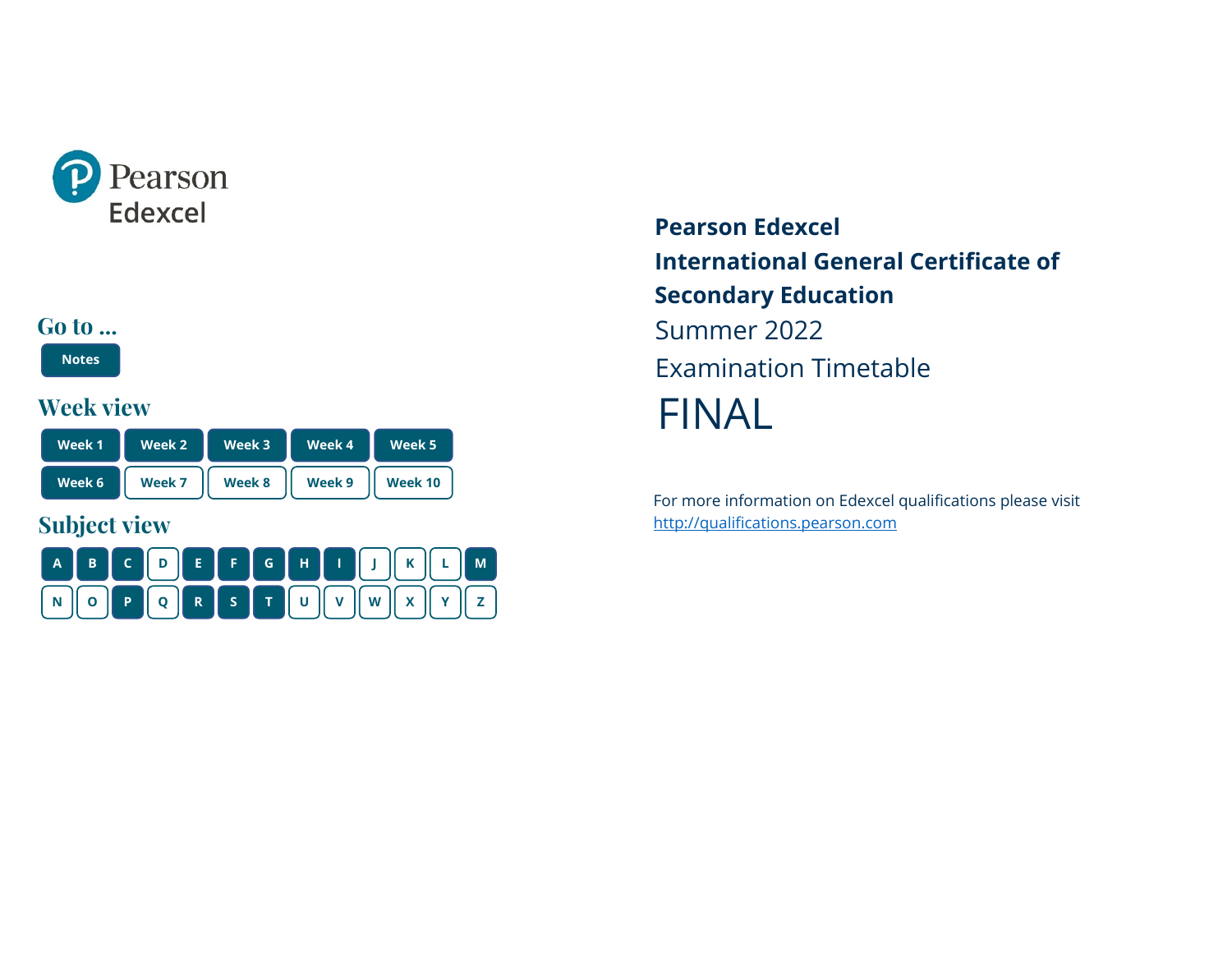<span id="page-1-0"></span>

#### **Pearson Edexcel International General Certificate of Secondary Education**

Summer 2022 Examination Timetable - FINAL

#### **Notes [Homepage](#page-0-0)**

#### **Conduct of Examinations**

- Each examination must be taken on the day and at the time shown on the timetable.
- The published starting time of all examinations for UK centres is either 9:00am or 1:30pm. Candidates with more than one examination in a session should take these consecutively. A supervised break may be given between consecutive examinations.
- UK centres may start an examination earlier than, or later than, the published starting time for the session without prior approval from Pearson. However, in order to maintain the security of the examination all candidates must start examinations scheduled for a morning session no earlier than 8:30am and by 09:30am and for an afternoon session no earlier than 1:00pm and by 2:00pm, except where arrangements have been made for dealing with timetable clashes. No other departure from the timetable is permitted without the prior written approval of Pearson. Examination centres should refer to the JCQ publication 'Instructions for Conducting Examinations' in the first instance.
- UK base candidates who take an examination earlier than the published starting time shown on the timetable must remain under centre supervision until one hour after the published starting time for that examination.
- UK based candidates who take an examination later than the published starting time shown on the timetable must remain under centre supervision from 30 minutes after the published starting time for the paper concerned until the time when those candidates begin their i i

#### **Key Dates**

• Key dates including dates for the release of results and for any prereleased materials can be found in the key dates section of the Information Manual available at [http://qualifications.pearson.com/en/support/support-topics/centre-](http://qualifications.pearson.com/en/support/support-topics/centre-administration/information-manual.html)

合

administration/information-manual.html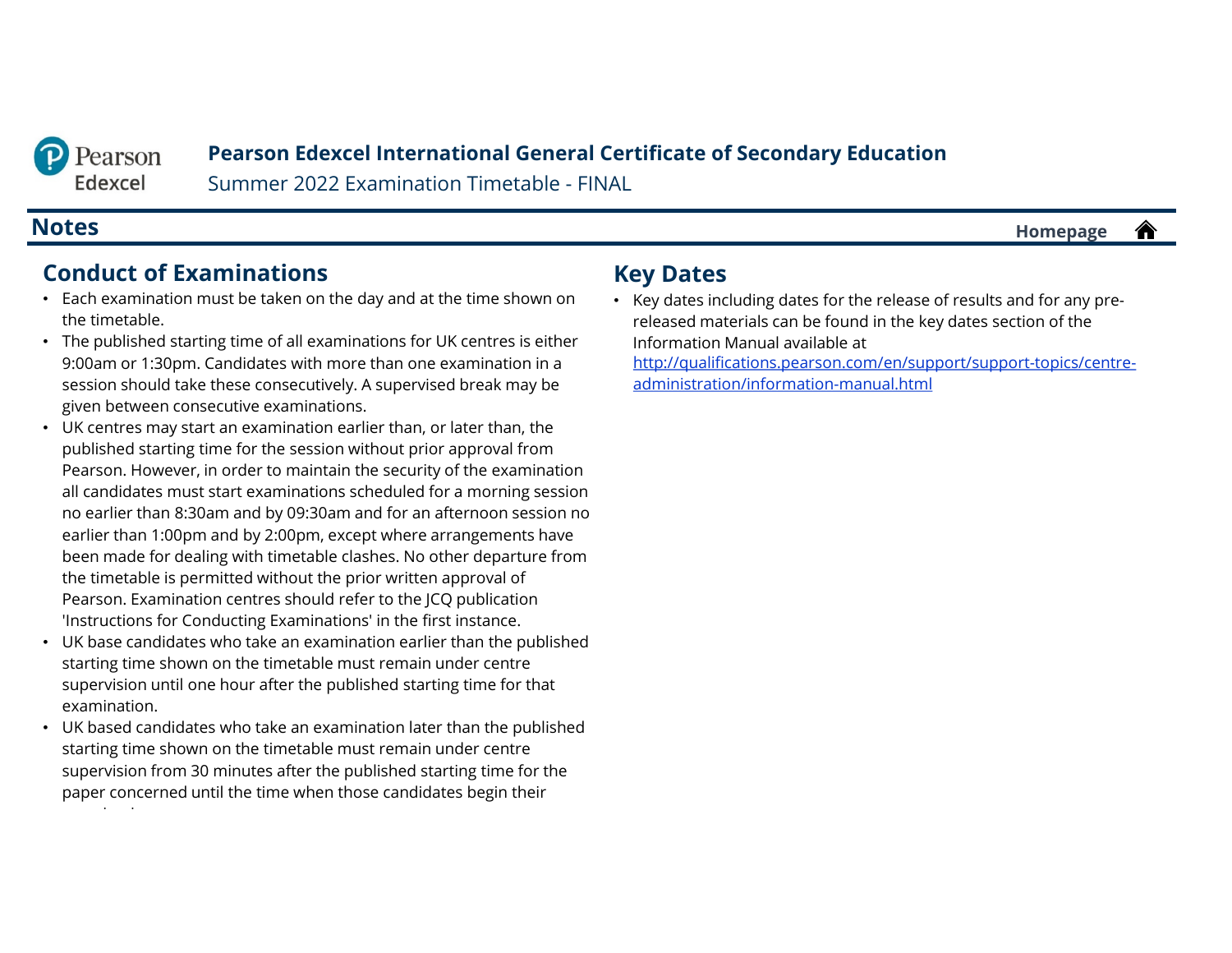

examination.

#### **Pearson Edexcel International General Certificate of Secondary Education**

Summer 2022 Examination Timetable - FINAL

**Notes [Homepage](#page-0-0)** 合

- When a change is made to the published starting time for an examination it is the responsibility of the centre to inform all candidates affected by the alteration.
- International centres must refer to the relevant document setting out examination starting times for their timezone, available at [https://qualifications.pearson.com/en/support/support-topics/exams/exam](https://qualifications.pearson.com/en/support/support-topics/exams/exam-timetables/international-start-times.html)timetables/international-start-times.html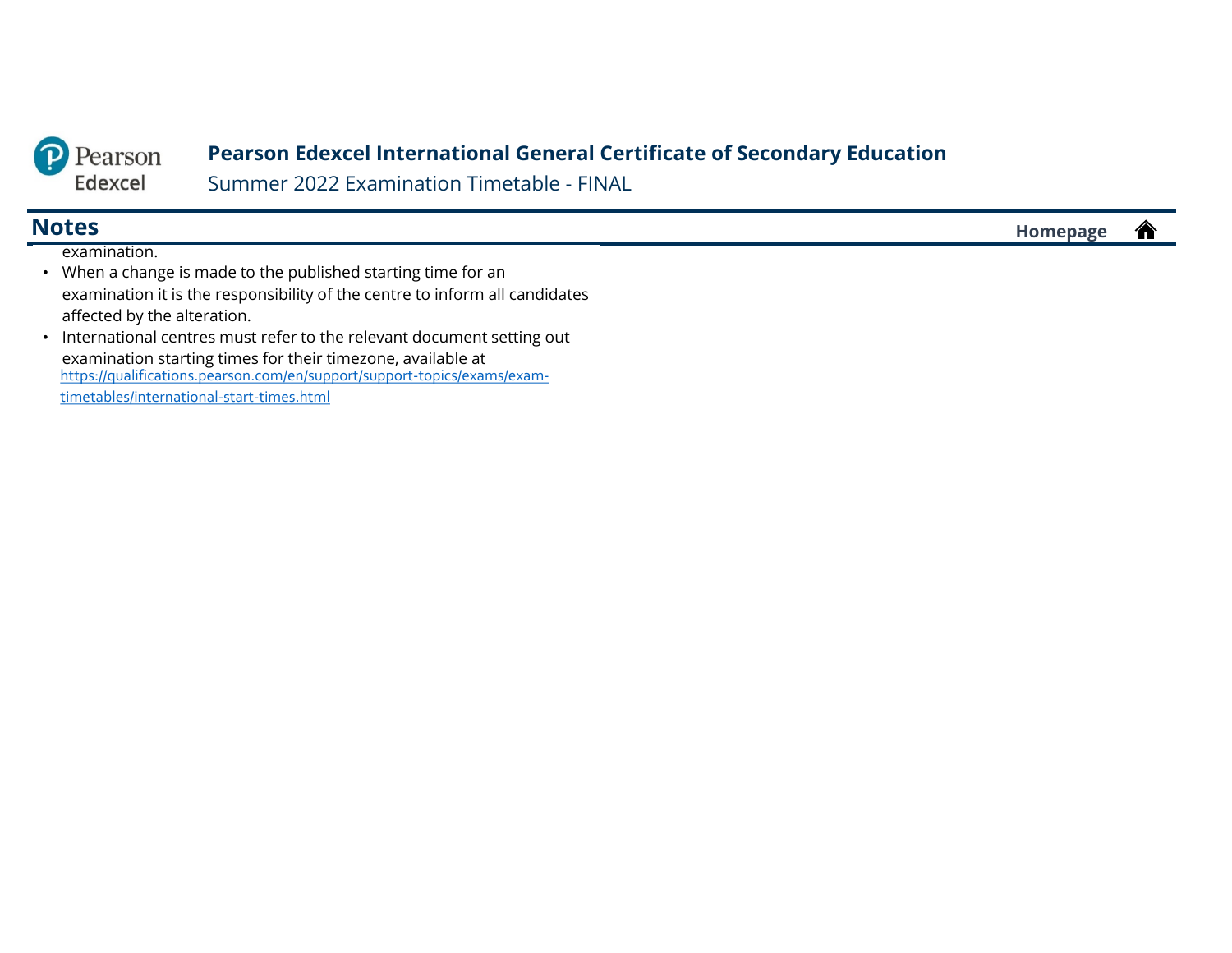<span id="page-3-0"></span>

### **Pearson Edexcel International General Certificate of Secondary Education**

Summer 2022 Examination Timetable - FINAL

### **Week 1**

| <b>Date</b>      | <b>Examination</b> | Subject                       | <b>Title</b>                                         | <b>Time</b>      | <b>Duration</b> |
|------------------|--------------------|-------------------------------|------------------------------------------------------|------------------|-----------------|
|                  | code               |                               |                                                      |                  |                 |
| Monday 16 May    | 4RS1 01            | Religious Studies             | Paper 1: Beliefs and Values                          | <b>Morning</b>   | 1h 45m          |
|                  | 4ES1 01            | English as a Second Language  | Paper 1: Reading and Writing                         | <b>Afternoon</b> | 2h 00m          |
|                  | 4IT1 01            | Information And Communication | Paper 1: Written Paper                               |                  | 1h 30m          |
|                  |                    | Technology (ICT)              |                                                      |                  |                 |
| Tuesday 17 May   | 4BI1 1B            | Biology                       | Paper: 1B                                            | <b>Morning</b>   | 2h 00m          |
|                  | 4SD0 1B            | Science (Double Award)        | Paper: 1B                                            |                  | 2h 00m          |
|                  | 4AC101             | Accounting                    | Paper 1: Introduction to Bookkeeping and Accounting  | <b>Afternoon</b> | 2h 00m          |
|                  | 4HB1 01            | Human Biology                 | Paper 01                                             |                  | 1h 45m          |
| Wednesday 18 May | 4EA1 01            | English Language A            | Paper 1: Non-fiction Texts and Transactional Writing | <b>Morning</b>   | 2h 15m          |
|                  | 4EB1 01            | English Language B            | Paper 1                                              |                  | 3h 00m          |
|                  | 4GN1 01            | German                        | Paper 1: Listening                                   | <b>Afternoon</b> | 0h 35m          |
|                  | 4GN102             | German                        | Paper 2: Reading and Writing                         |                  | 1h 45m          |
| Thursday 19 May  | 4HI1 1A            | History                       | Paper 1: Depth Studies A                             | <b>Morning</b>   | 1h 30m          |
|                  | 4HI1 1B            | History                       | Paper 1: Depth Studies B                             |                  | 0h 45m          |
|                  | 4BN101             | Bangladesh Studies            | Paper 1: History and culture of Bangladesh           | <b>Afternoon</b> | 1h 30m          |
|                  | 4BS101             | <b>Business</b>               | Paper 1: Investigating small businesses              |                  | 1h 30m          |
| Friday 20 May    | 4MA1 1F            | Mathematics A                 | Paper 1F Foundation Tier                             | <b>Morning</b>   | 2h 00m          |
|                  | 4MA11H             | <b>Mathematics A</b>          | Paper 1H Higher Tier                                 |                  | 2h 00m          |
|                  | 4MB101             | <b>Mathematics B</b>          | Paper 1                                              |                  | 1h 30m          |
|                  | 4CP0 01            | Computer Science              | Paper 1: Principles of Computer Science              | <b>Afternoon</b> | 2h 00m          |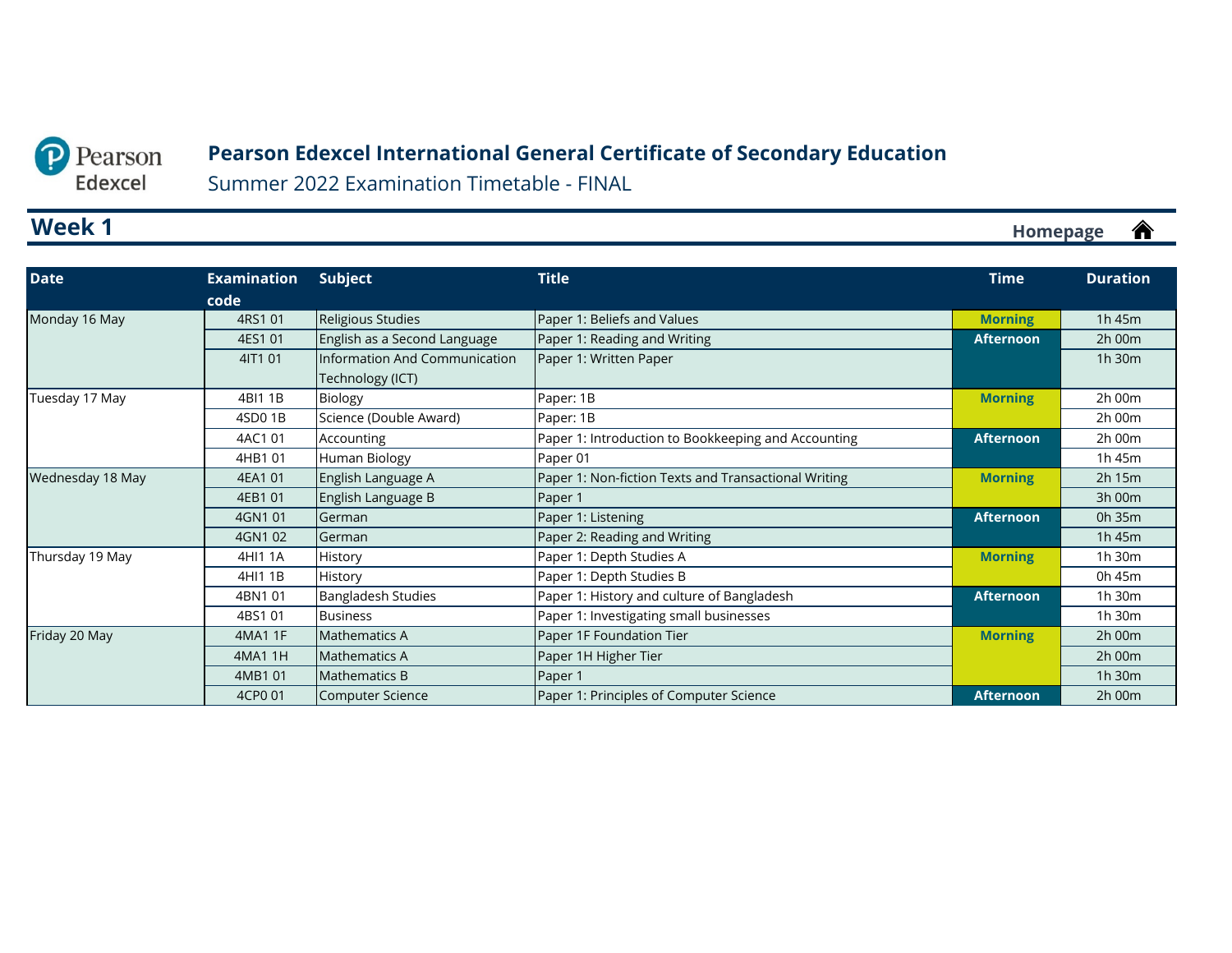### **Pearson Edexcel International General Certificate of Secondary Education**

Summer 2022 Examination Timetable - FINAL

### <span id="page-4-0"></span>**Week 2**

| <b>Date</b>      | <b>Examination</b> | Subject                              | <b>Title</b>                                   | <b>Time</b>      | <b>Duration</b> |
|------------------|--------------------|--------------------------------------|------------------------------------------------|------------------|-----------------|
|                  | code               |                                      |                                                |                  |                 |
| Monday 23 May    | 4IT1 02            | Information And Communication        | Paper 2: Practical Exam                        | Window           | 3h 00m          |
|                  |                    | Technology (ICT)                     |                                                |                  |                 |
|                  | 4GE1 01            | Geography                            | Paper 1: Physical geography                    | <b>Morning</b>   | 1h 10m          |
|                  | 4GL1 01            | Global Citizenship                   | Paper 1                                        | <b>Afternoon</b> | 2h 30m          |
| Tuesday 24 May   | 4IT1 02            | Information And Communication        | Paper 2: Practical Exam                        | Window           | 3h 00m          |
|                  |                    | Technology (ICT)                     |                                                |                  |                 |
|                  | 4FR1 01            | French                               | Paper 1: Listening                             | <b>Morning</b>   | 0h 35m          |
|                  | 4FR1 02            | French                               | Paper 2: Reading and Writing                   |                  | 1h 45m          |
|                  | 4EC1 01            | Economics                            | Paper 1: Microeconomics and Business Economics | <b>Afternoon</b> | 1h 30m          |
| Wednesday 25 May | 4IT1 02            | Information And Communication        | Paper 2: Practical Exam                        | Window           | 3h 00m          |
|                  |                    | Technology (ICT)                     |                                                |                  |                 |
|                  | 4ET1 01            | English Literature                   | Paper 1: Poetry and Modern Prose               | <b>Morning</b>   | 1h 20m          |
|                  | 4CN1 01            | Chinese                              | Paper 1: Listening                             | <b>Afternoon</b> | 0h 35m          |
|                  | 4CN1 02            | Chinese                              | Paper 2: Reading and Writing                   |                  | 1h 45m          |
| Thursday 26 May  | 4IT1 02            | Information And Communication        | Paper 2: Practical Exam                        | Window           | 3h 00m          |
|                  |                    | Technology (ICT)                     |                                                |                  |                 |
|                  | 4SP1 01            | Spanish                              | Paper 1: Listening                             | <b>Morning</b>   | 0h 35m          |
|                  | 4SP1 02            | Spanish                              | Paper 2: Reading and Writing                   |                  | 1h 45m          |
|                  | 4PM1 01            | <b>Further Pure Mathematics</b>      | Paper 1                                        | <b>Afternoon</b> | 2h 00m          |
| Friday 27 May    | 4IT1 02            | <b>Information And Communication</b> | Paper 2: Practical Exam                        | Window           | 3h 00m          |
|                  |                    | Technology (ICT)                     |                                                |                  |                 |
|                  | <b>4CH11C</b>      | Chemistry                            | Paper: 1C                                      | <b>Morning</b>   | 2h 00m          |
|                  | 4SD0 1C            | Science (Double Award)               | Paper: 1C                                      |                  | 2h 00m          |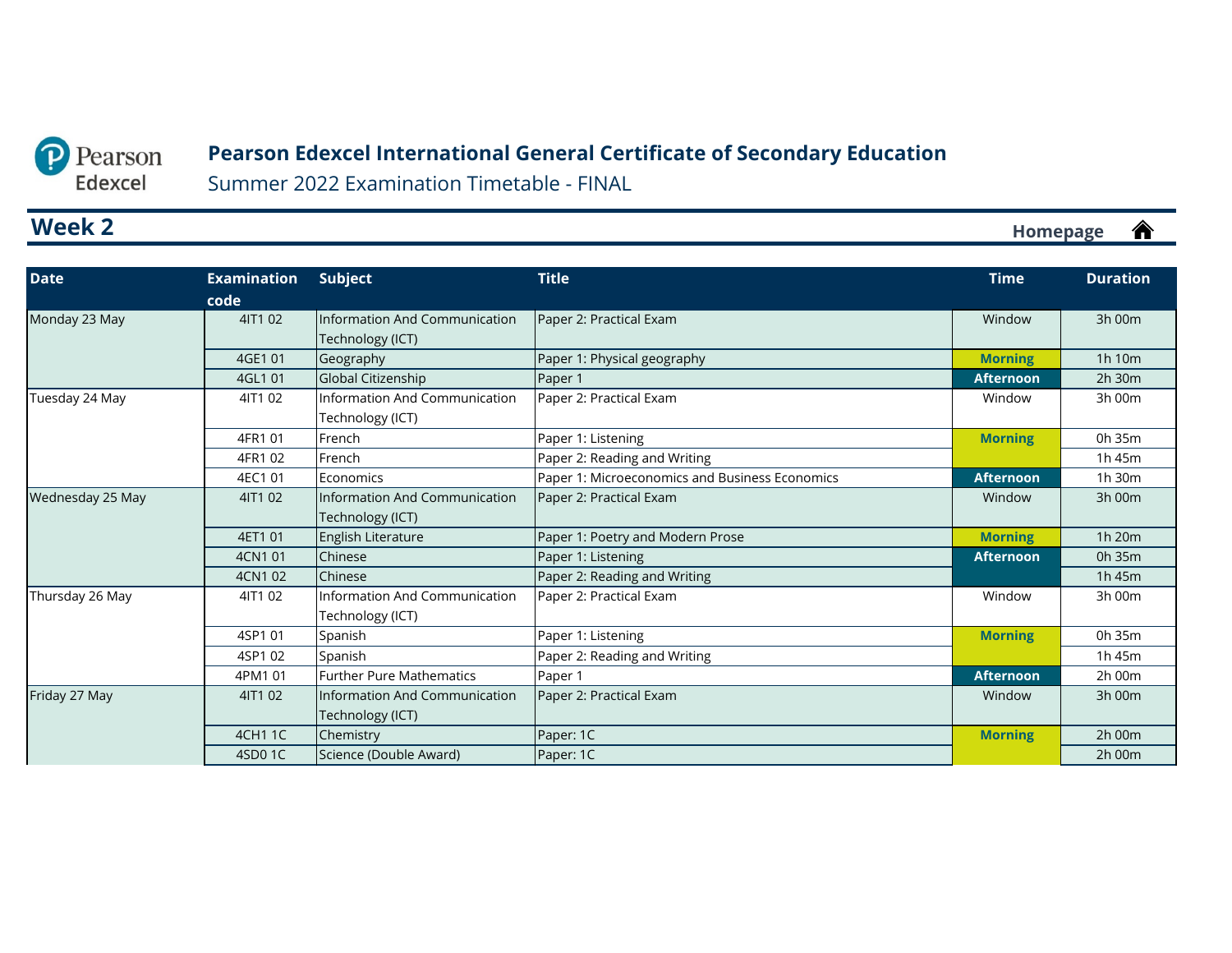### **Pearson Edexcel International General Certificate of Secondary Education**

Summer 2022 Examination Timetable - FINAL

### <span id="page-5-0"></span>**Week 3**

| <b>Date</b>       | <b>Examination</b><br>code | <b>Subject</b>            | <b>Title</b>                                             | <b>Time</b>      | <b>Duration</b> |
|-------------------|----------------------------|---------------------------|----------------------------------------------------------|------------------|-----------------|
| Monday 30 May     | 4IS1 01                    | Islamic Studies           | Paper 1: Islamic Studies                                 | <b>Morning</b>   | $2h$ 30 $m$     |
|                   | 4BA0 01                    | Bangla                    | Paper 1: Reading, Writing and Translation                | <b>Afternoon</b> | $2h$ 30 $m$     |
| Tuesday 31 May    | 4AA101                     | Arabic                    | Paper 1: Reading, Summary and Grammar                    | <b>Morning</b>   | 2h 15m          |
|                   | 4BN102                     | <b>Bangladesh Studies</b> | Paper 2: The landscape, people and economy of Bangladesh | <b>Afternoon</b> | 1h 30m          |
| Wednesday 01 June | 4CM1 01                    | Commerce                  | Paper 1: Commercial operations and associated risks      | <b>Morning</b>   | 1h 30m          |
|                   | 4PA1 01                    | <b>Pakistan Studies</b>   | Paper 1: History and culture of Pakistan                 |                  | 1h 30m          |
|                   | 4GK101                     | Greek (First Language)    | Paper 1: Reading, Summary and Grammar                    | <b>Afternoon</b> | $2h$ 15 $m$     |
|                   | 4SW1 01                    | Swahili                   | Paper 1: Reading, Writing and Translation                |                  | 2h 15m          |
|                   | 4SW1 02                    | Swahili                   | Paper 2: Listening                                       |                  | 0h 35m          |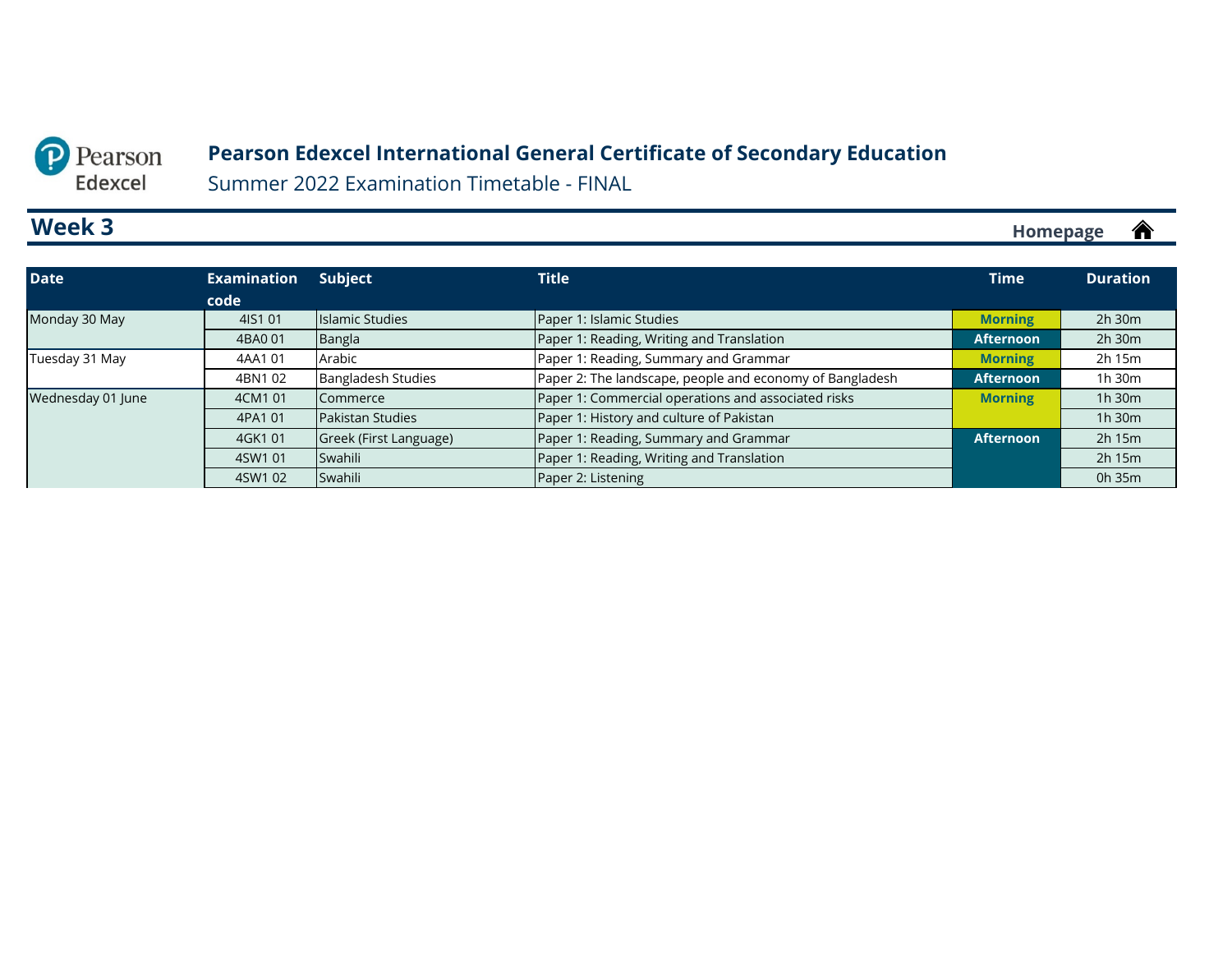#### <span id="page-6-0"></span>Pearson  $\mathbf{D}$ Edexcel

### **Pearson Edexcel International General Certificate of Secondary Education**

Summer 2022 Examination Timetable - FINAL

### **Week 4**

| <b>Date</b>       | <b>Examination</b> | Subject                      | <b>Title</b>                                            | <b>Time</b>      | <b>Duration</b> |
|-------------------|--------------------|------------------------------|---------------------------------------------------------|------------------|-----------------|
|                   | code               |                              |                                                         |                  |                 |
| Monday 06 June    | 4CP0 02            | Computer Science             | Paper 2: Application of Computational Thinking          | Window           | 3h 00m          |
|                   | 4ES1 02            | English as a Second Language | Paper 2: Listening                                      | <b>Morning</b>   | 0h 55m          |
|                   | 4HB102             | Human Biology                | Paper 02                                                | <b>Afternoon</b> | 1h 45m          |
| Tuesday 07 June   | 4CP0 02            | Computer Science             | Paper 2: Application of Computational Thinking          | Window           | 3h 00m          |
|                   | 4MA1 2F            | Mathematics A                | Paper 2F Foundation Tier                                | <b>Morning</b>   | 2h 00m          |
|                   | 4MA1 2H            | Mathematics A                | Paper 2H Higher Tier                                    |                  | 2h 00m          |
|                   | 4MB102             | Mathematics B                | Paper 2                                                 |                  | 2h 30m          |
|                   | 4GE1 02            | Geography                    | Paper 2: Human geography                                | <b>Afternoon</b> | 1h 45m          |
| Wednesday 08 June | 4CP0 02            | Computer Science             | Paper 2: Application of Computational Thinking          | Window           | 3h 00m          |
|                   | 4ET1 02            | English Literature           | Paper 2: Modern Drama and Literary Heritage Texts       | <b>Morning</b>   | 1h 30m          |
|                   | 4RS1 02            | Religious Studies            | Paper 2: The Religious Community                        | Afternoon        | 1h 30m          |
| Thursday 09 June  | 4HI1 2A            | History                      | Paper 2: Investigation                                  | <b>Morning</b>   | 0h 45m          |
|                   | 4HI1 2B            | History                      | Paper 2: Investigation and Breadth Studies              |                  | 1h 30m          |
|                   | 4PH1 1P            | Physics                      | Paper: 1P                                               | <b>Afternoon</b> | 2h 00m          |
|                   | 4SD01P             | Science (Double Award)       | Paper: 1P                                               |                  | 2h 00m          |
| Friday 10 June    | 4EA1 02            | English Language A           | Paper 2: Poetry and Prose Texts and Imaginative Writing | <b>Morning</b>   | 1h 30m          |
|                   | 4TA1 01            | Tamil                        | Paper 1: Reading, Writing and Translation               | <b>Afternoon</b> | 2h 30m          |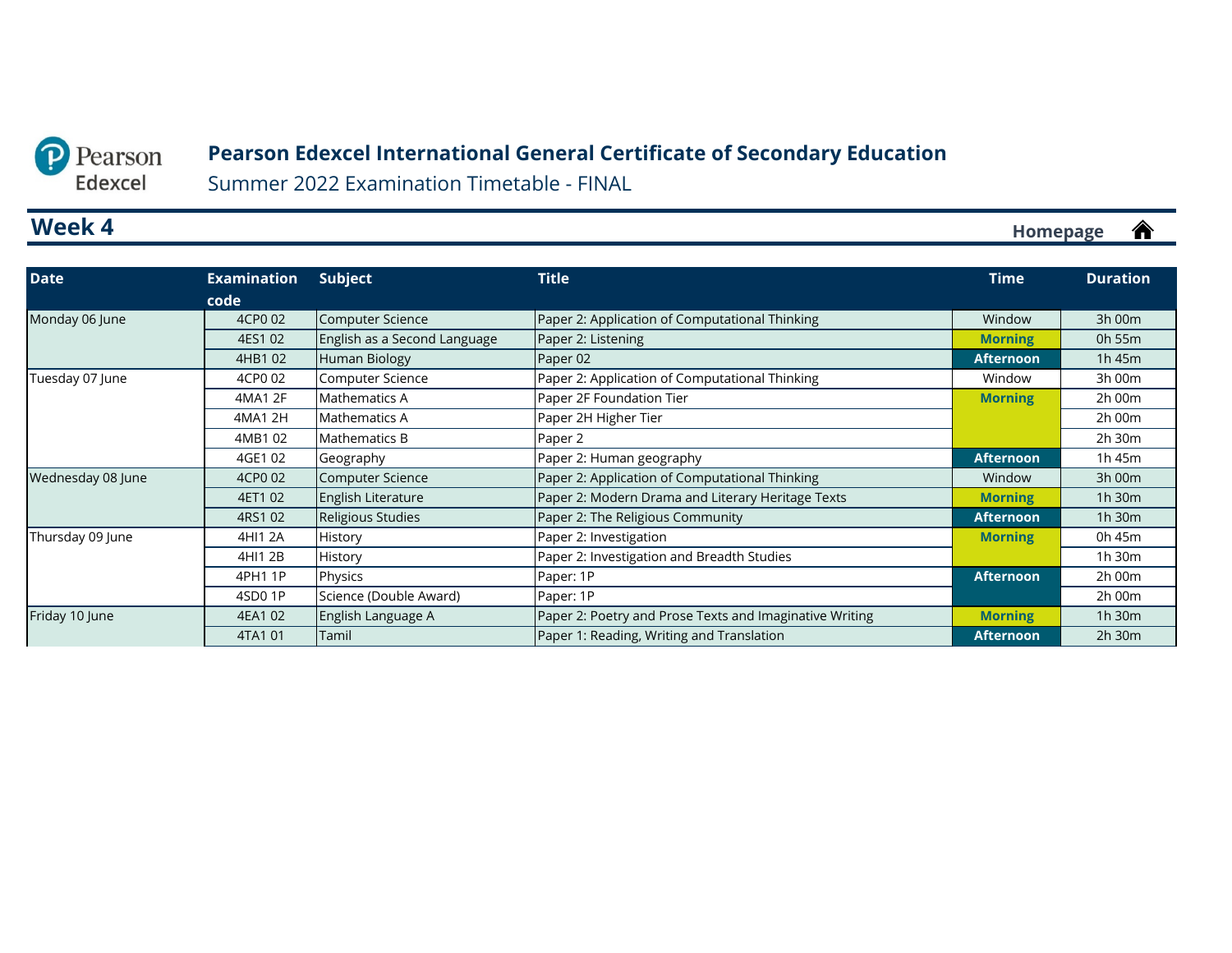#### <span id="page-7-0"></span>Pearson  $\mathbf{D}$ Edexcel

### **Pearson Edexcel International General Certificate of Secondary Education**

Summer 2022 Examination Timetable - FINAL

### **Week 5**

**[Homepage](#page-0-0)**

<mark></u></mark>

| <b>Date</b>       | <b>Examination</b> | <b>Subject</b>                  | <b>Title</b>                                           | <b>Time</b>      | <b>Duration</b> |
|-------------------|--------------------|---------------------------------|--------------------------------------------------------|------------------|-----------------|
|                   | code               |                                 |                                                        |                  |                 |
| Monday 13 June    | 4BS102             | <b>Business</b>                 | Paper 2: Investigating large businesses                | <b>Morning</b>   | 1h 30m          |
|                   | 4PA1 02            | Pakistan Studies                | Paper 2: The landscape, people and economy of Pakistan | <b>Afternoon</b> | 1h 30m          |
| Tuesday 14 June   | 4AC1 02            | Accounting                      | Paper 2: Financial Statements                          | <b>Morning</b>   | 1h 15m          |
|                   | 4EC1 02            | Economics                       | Paper 2: Macroeconomics and the Global Economy         | <b>Afternoon</b> | 1h 30m          |
| Wednesday 15 June | 4BI1 2B            | Biology                         | Paper: 2B                                              | <b>Morning</b>   | 1h 15m          |
|                   | 4SS0 1B            | Science (Single Award)          | Paper: 1B                                              |                  | 1h 10m          |
|                   | 4GK102             | Greek (First Language)          | Paper 2: Writing                                       | <b>Afternoon</b> | 1h 30m          |
| Thursday 16 June  | 4AA102             | Arabic                          | Paper 2: Writing                                       | <b>Morning</b>   | 1h 30m          |
|                   | 4CM1 02            | Commerce                        | Paper 2: Facilitating commerical operations            | <b>Afternoon</b> | 1h 30m          |
| Friday 17 June    | 4PM1 02            | <b>Further Pure Mathematics</b> | Paper 2                                                | <b>Morning</b>   | $2h$ 00 $m$     |
|                   | 4SI1 01            | Sinhala                         | Paper 1: Reading, Writing and Translation              | Afternoon        | $2h$ 30 $m$     |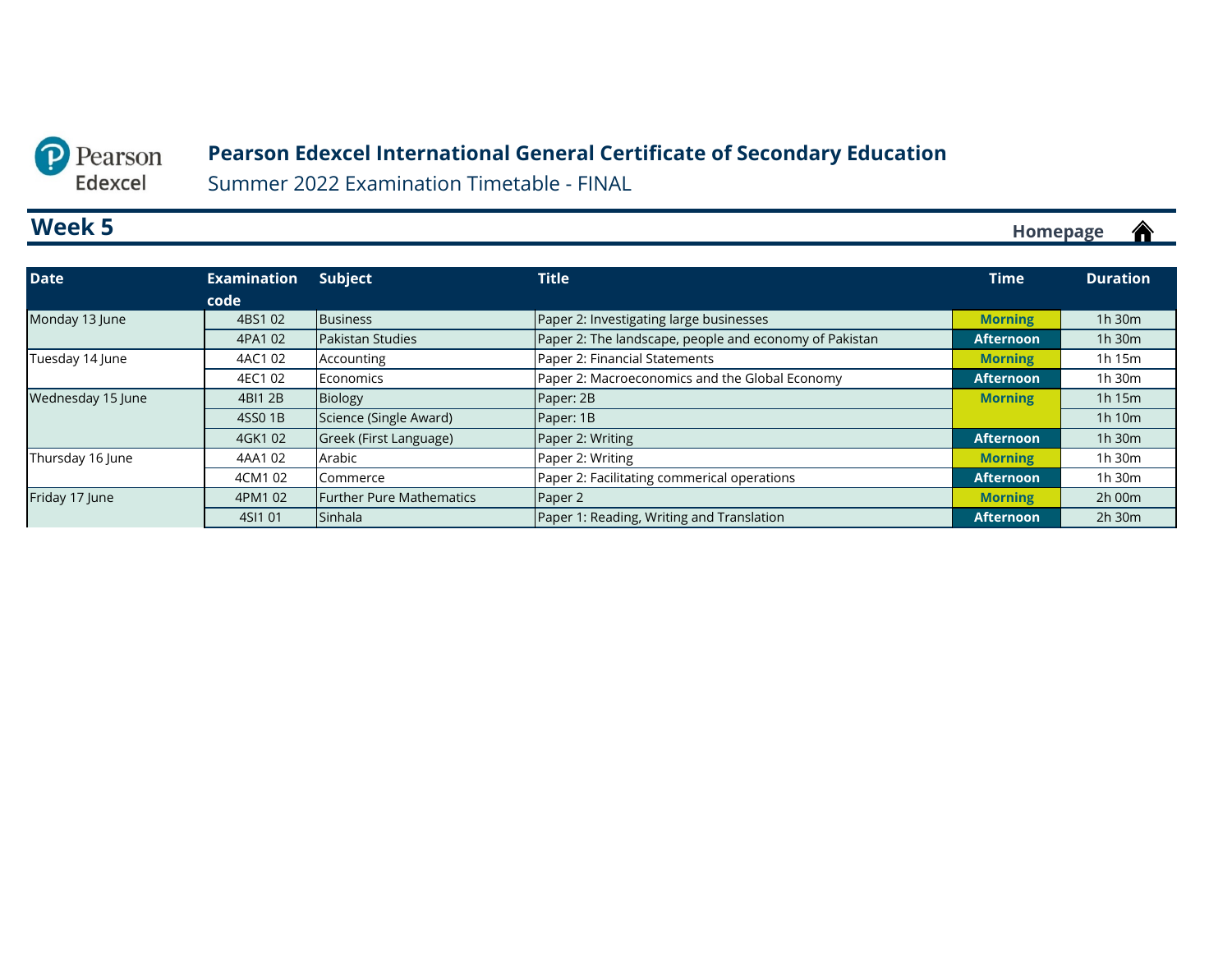### **Pearson Edexcel International General Certificate of Secondary Education**

Summer 2022 Examination Timetable - FINAL

### <span id="page-8-0"></span>**Week 6**

**[Homepage](#page-0-0)**

<mark></u></mark>

| <b>Date</b>      | Examination | <b>Subject</b>         | <b>Title</b> | Time           | <b>Duration</b> |
|------------------|-------------|------------------------|--------------|----------------|-----------------|
|                  | code        |                        |              |                |                 |
| Monday 20 June   | 4CH1 2C     | Chemistry              | Paper: 2C    | <b>Morning</b> | 1h 15m          |
|                  | 4SS0 1C     | Science (Single Award) | Paper: 1C    |                | 1h 10m          |
| Thursday 23 June | 4PH1 2P     | Physics                | Paper: 2P    |                | 1h 15m          |
|                  | 4SS0 1P     | Science (Single Award) | Paper: 1P    |                | 1h 10m          |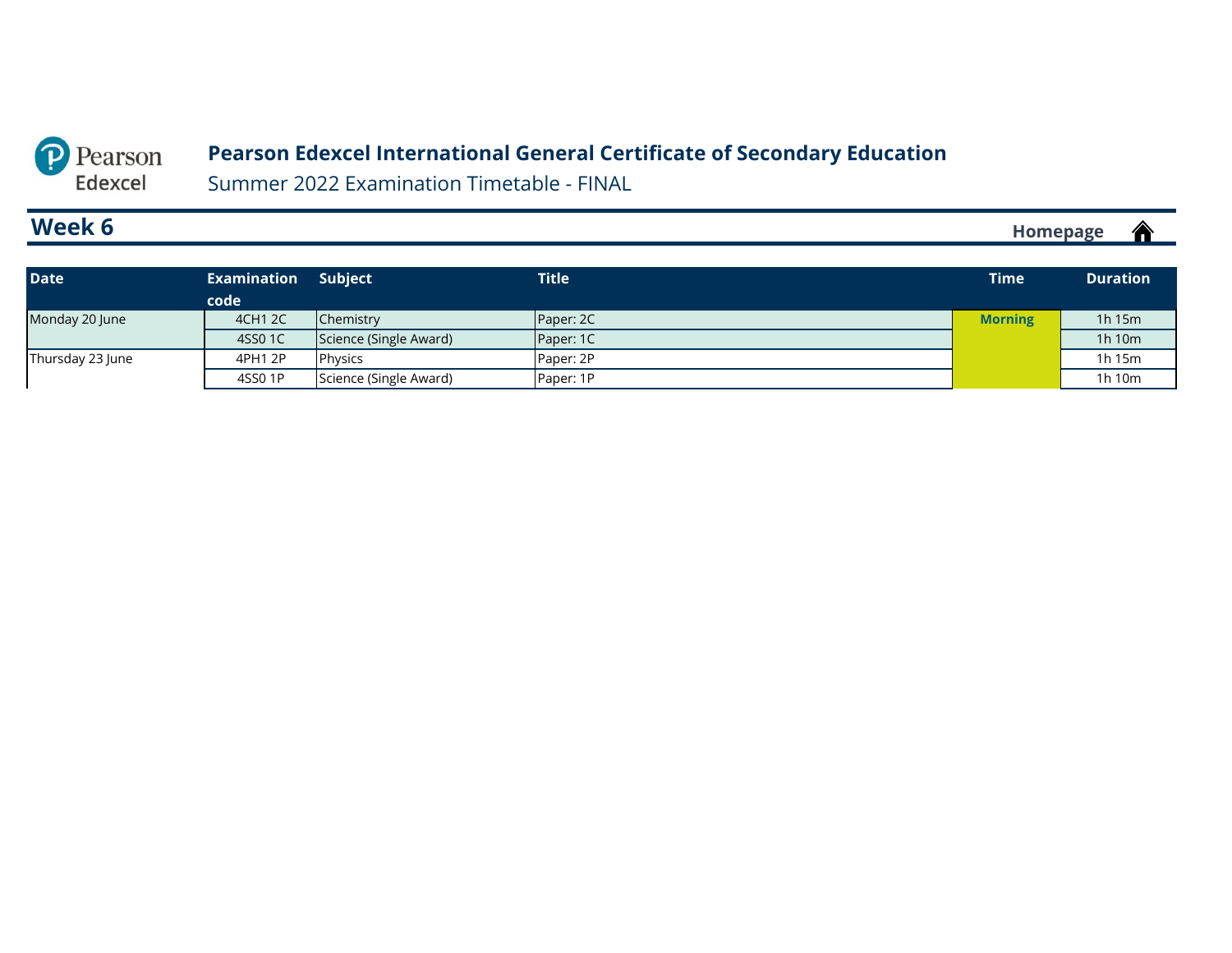#### **Pearson Edexcel International General Certificate of Secondary Education**

Summer 2022 Examination Timetable - FINAL

# <span id="page-9-0"></span>**Subject Index: A**

| <b>Subject</b>    | <b>Examination</b> | <b>Title</b>                                        | <b>Date</b>      | <b>Time</b> | <b>Duration</b> |
|-------------------|--------------------|-----------------------------------------------------|------------------|-------------|-----------------|
|                   | code               |                                                     |                  |             |                 |
| <b>Accounting</b> | 4AC1 01            | Paper 1: Introduction to Bookkeeping and Accounting | Tuesday 17 May   | Afternoon   | $2h$ 00 $m$     |
|                   | 4AC1 02            | Paper 2: Financial Statements                       | Tuesday 14 June  | Morning     | 1h 15m          |
| <b>Arabic</b>     | 4AA101             | Paper 1: Reading, Summary and Grammar               | Tuesday 31 May   | Morning     | 2h 15m          |
|                   | 4AA102             | Paper 2: Writing                                    | Thursday 16 June | Morning     | 1h 30m          |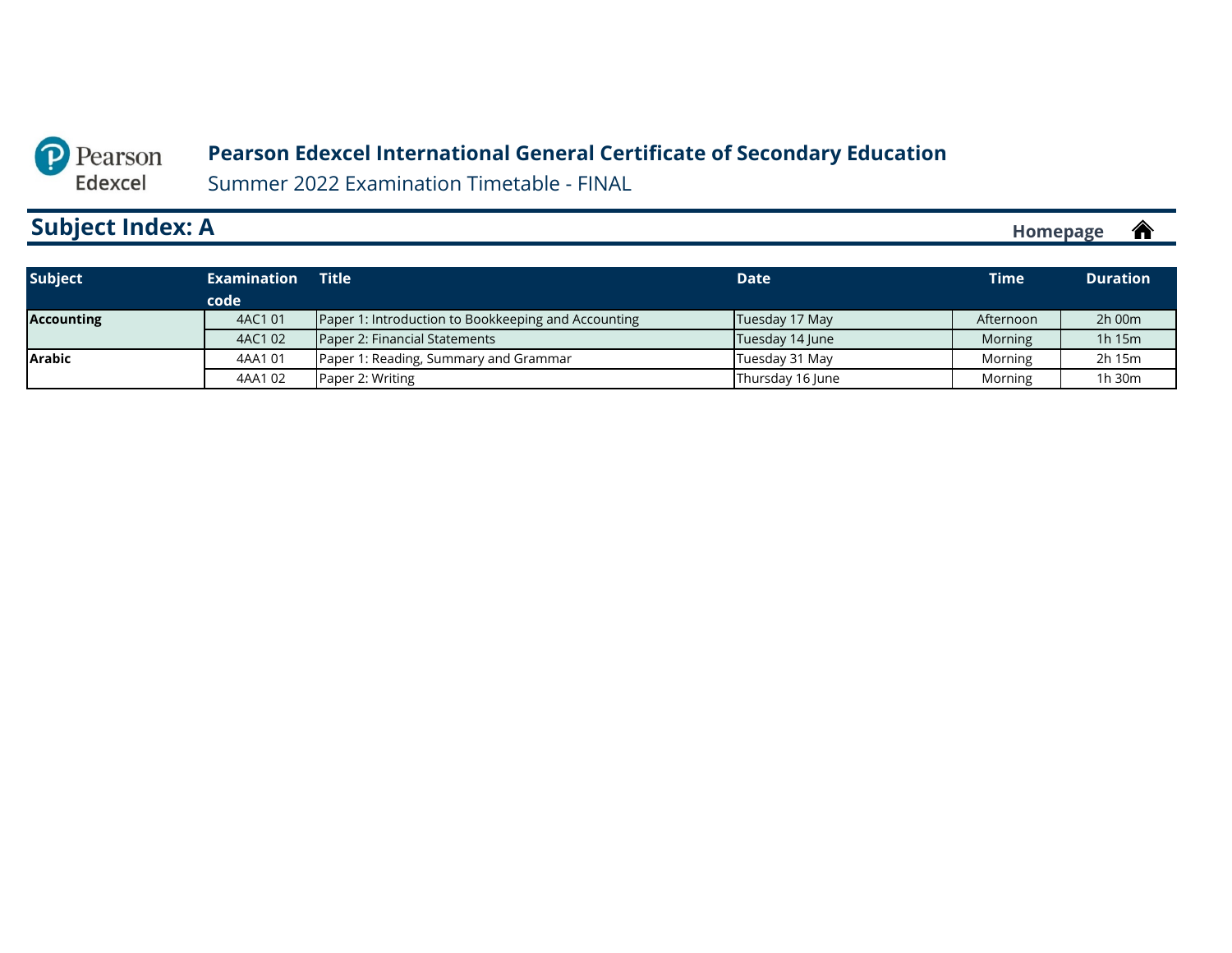#### **Pearson Edexcel International General Certificate of Secondary Education**

Summer 2022 Examination Timetable - FINAL

# <span id="page-10-0"></span>**Subject Index: B**

| <b>Subject</b>            | <b>Examination</b> | <b>Title</b>                                             | <b>Date</b>       | <b>Time</b> | <b>Duration</b> |
|---------------------------|--------------------|----------------------------------------------------------|-------------------|-------------|-----------------|
|                           | code               |                                                          |                   |             |                 |
| <b>Bangla</b>             | 4BA0 01            | Paper 1: Reading, Writing and Translation                | Monday 30 May     | Afternoon   | $2h$ 30 $m$     |
| <b>Bangladesh Studies</b> | 4BN101             | Paper 1: History and culture of Bangladesh               | Thursday 19 May   | Afternoon   | 1h 30m          |
|                           | 4BN102             | Paper 2: The landscape, people and economy of Bangladesh | Tuesday 31 May    | Afternoon   | 1h 30m          |
| <b>Biology</b>            | 4BI1 1B            | Paper: 1B                                                | Tuesday 17 May    | Morning     | 2h 00m          |
|                           | 4BI1 2B            | Paper: 2B                                                | Wednesday 15 June | Morning     | 1h 15m          |
| <b>Business</b>           | 4BS1 01            | Paper 1: Investigating small businesses                  | Thursday 19 May   | Afternoon   | 1h 30m          |
|                           | 4BS102             | Paper 2: Investigating large businesses                  | Monday 13 June    | Morning     | 1h 30m          |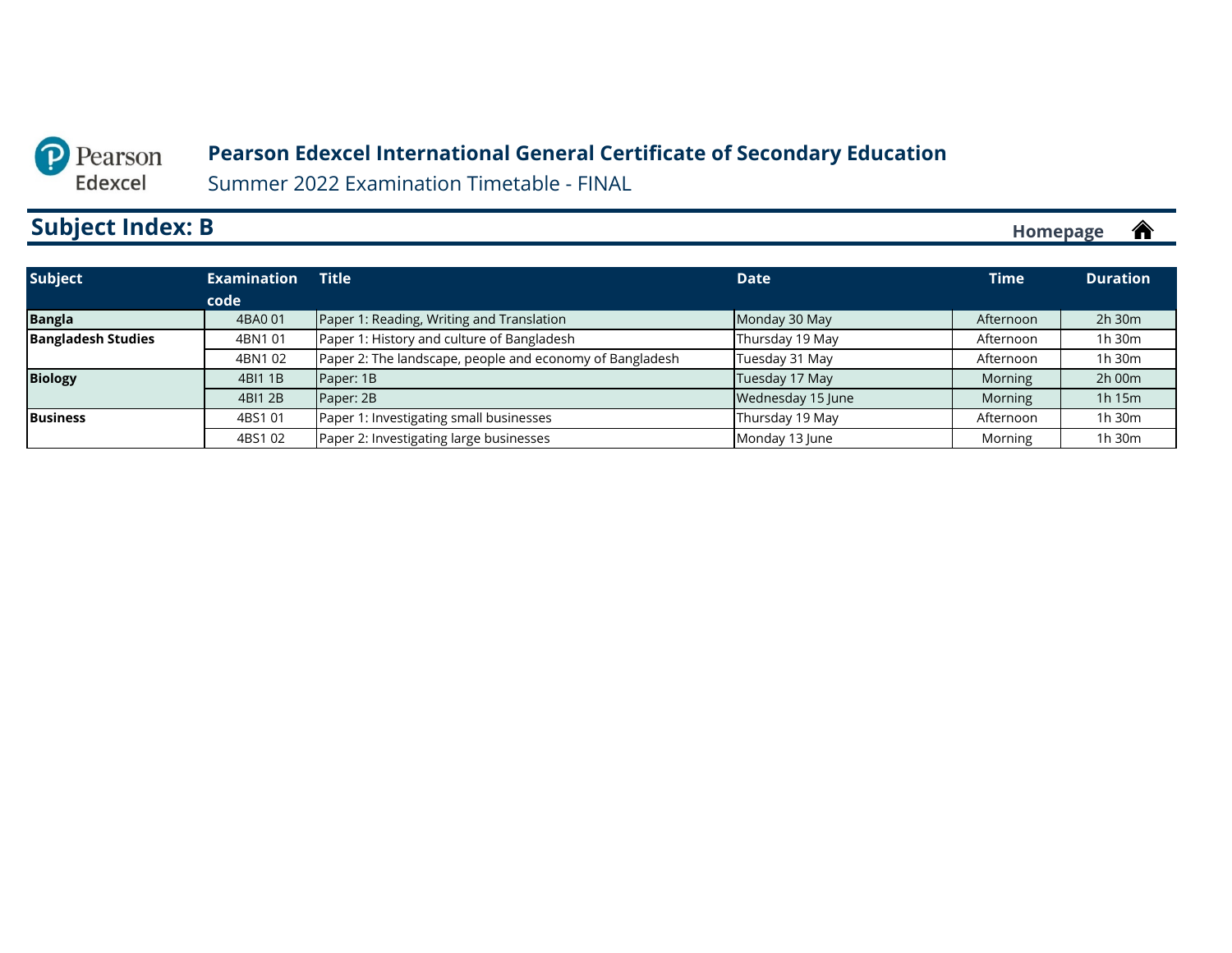#### **Pearson Edexcel International General Certificate of Secondary Education**

Summer 2022 Examination Timetable - FINAL

# <span id="page-11-0"></span>**Subject Index: C**

| <b>Subject</b>          | <b>Examination</b> | <b>Title</b>                                        | <b>Date</b>       | <b>Time</b> | <b>Duration</b> |
|-------------------------|--------------------|-----------------------------------------------------|-------------------|-------------|-----------------|
|                         | code               |                                                     |                   |             |                 |
| <b>Chemistry</b>        | 4CH1 1C            | Paper: 1C                                           | Friday 27 May     | Morning     | $2h$ 00 $m$     |
|                         | 4CH1 2C            | Paper: 2C                                           | Monday 20 June    | Morning     | 1h 15m          |
| <b>Chinese</b>          | 4CN1 01            | Paper 1: Listening                                  | Wednesday 25 May  | Afternoon   | 0h 35m          |
|                         | 4CN102             | Paper 2: Reading and Writing                        | Wednesday 25 May  | Afternoon   | 1h 45m          |
| <b>Commerce</b>         | 4CM1 01            | Paper 1: Commercial operations and associated risks | Wednesday 01 June | Morning     | 1h 30m          |
|                         | 4CM1 02            | Paper 2: Facilitating commerical operations         | Thursday 16 June  | Afternoon   | 1h 30m          |
| <b>Computer Science</b> | 4CP0 01            | Paper 1: Principles of Computer Science             | Friday 20 May     | Afternoon   | $2h$ 00 $m$     |
|                         | 4CP0 02            | Paper 2: Application of Computational Thinking      | Monday 06 June    | Window      | 3h 00m          |
|                         | 4CP0 02            | Paper 2: Application of Computational Thinking      | Tuesday 07 June   | Window      | 3h 00m          |
|                         | 4CP0 02            | Paper 2: Application of Computational Thinking      | Wednesday 08 June | Window      | 3h 00m          |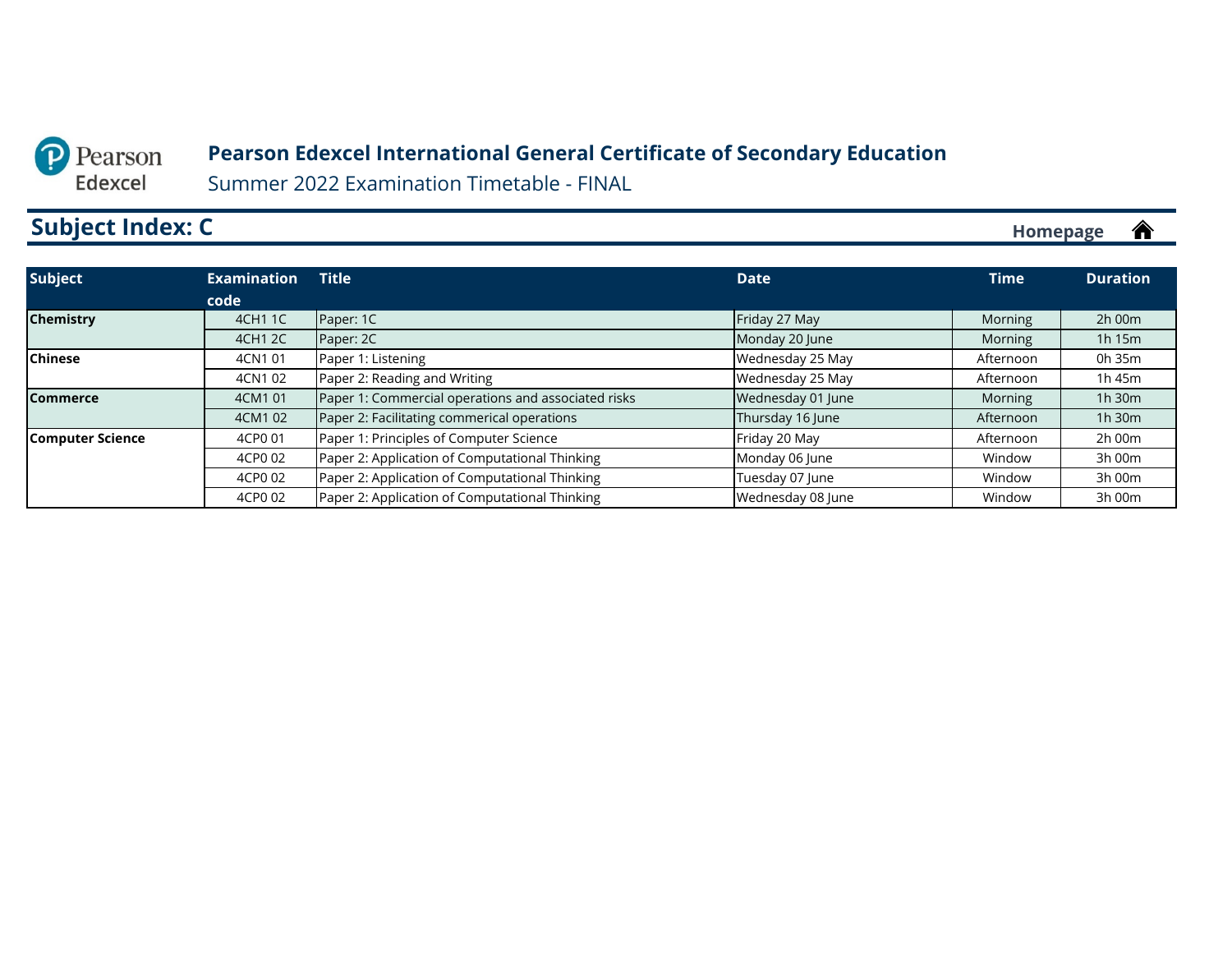<span id="page-12-0"></span>

#### **Pearson Edexcel International General Certificate of Secondary Education**

Summer 2022 Examination Timetable - FINAL

# **Subject Index: E**

| <b>Subject</b>             | <b>Examination</b> | <b>Title</b>                                            | <b>Date</b>       | <b>Time</b> | <b>Duration</b> |
|----------------------------|--------------------|---------------------------------------------------------|-------------------|-------------|-----------------|
|                            | code               |                                                         |                   |             |                 |
| <b>Economics</b>           | 4EC1 01            | Paper 1: Microeconomics and Business Economics          | Tuesday 24 May    | Afternoon   | $1h$ 30 $m$     |
|                            | 4EC1 02            | Paper 2: Macroeconomics and the Global Economy          | Tuesday 14 June   | Afternoon   | $1h$ 30 $m$     |
| <b>English Language A</b>  | 4EA1 01            | Paper 1: Non-fiction Texts and Transactional Writing    | Wednesday 18 May  | Morning     | 2h 15m          |
|                            | 4EA1 02            | Paper 2: Poetry and Prose Texts and Imaginative Writing | Friday 10 June    | Morning     | 1h 30m          |
| <b>English Language B</b>  | 4EB1 01            | Paper 1                                                 | Wednesday 18 May  | Morning     | 3h 00m          |
| <b>English Literature</b>  | 4ET1 01            | Paper 1: Poetry and Modern Prose                        | Wednesday 25 May  | Morning     | 1h 20m          |
|                            | 4ET1 02            | Paper 2: Modern Drama and Literary Heritage Texts       | Wednesday 08 June | Morning     | 1h 30m          |
| <b>English as a Second</b> | 4ES1 01            | Paper 1: Reading and Writing                            | Monday 16 May     | Afternoon   | 2h 00m          |
| Language                   |                    |                                                         |                   |             |                 |
|                            | 4ES1 02            | Paper 2: Listening                                      | Monday 06 June    | Morning     | 0h 55m          |
|                            |                    |                                                         |                   |             |                 |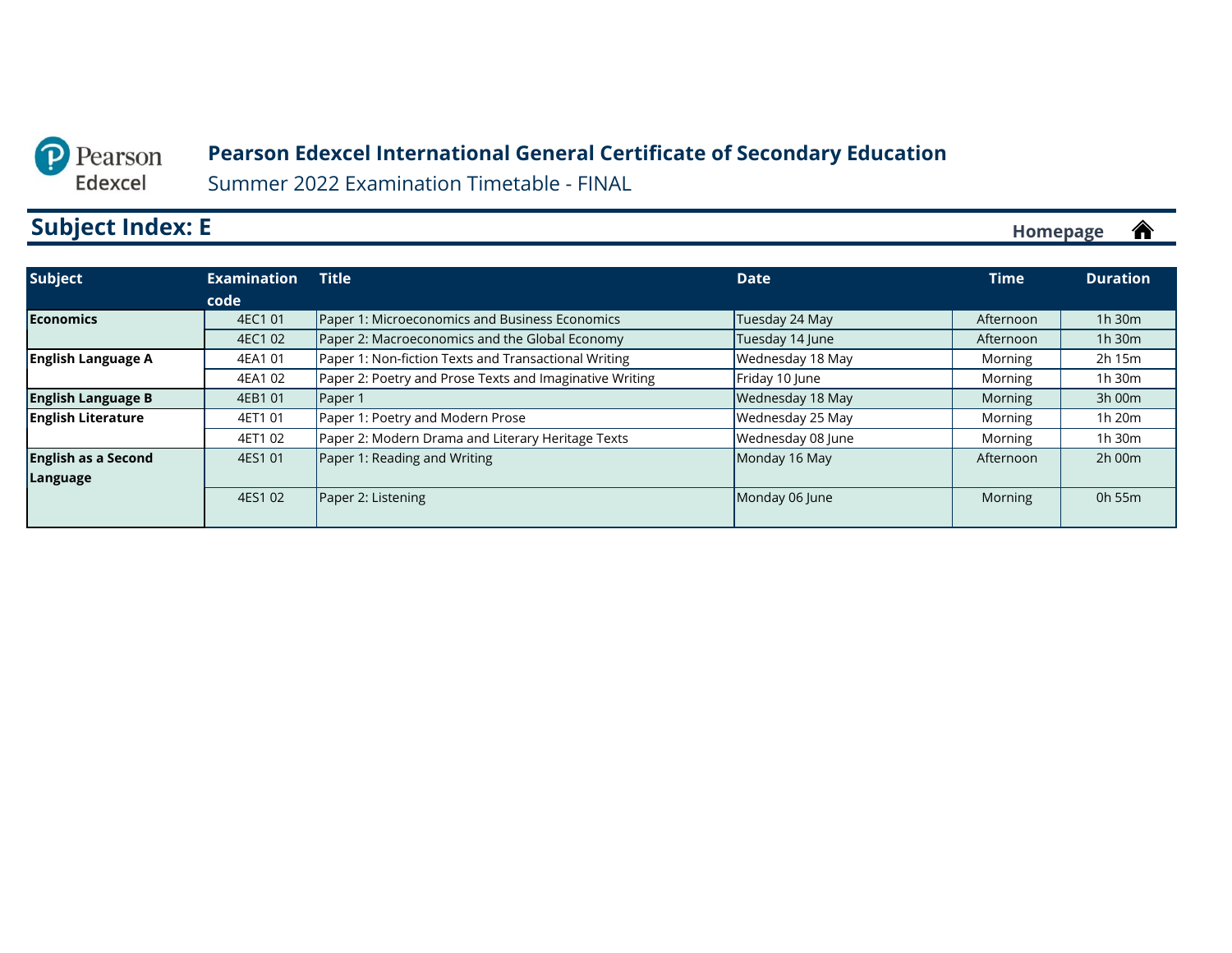#### **Pearson Edexcel International General Certificate of Secondary Education**

Summer 2022 Examination Timetable - FINAL

# <span id="page-13-0"></span>**Subject Index: F**

| <b>Subject</b>                    | <b>Examination</b><br>code | Title                        | <b>Date</b>     | Time      | <b>Duration</b> |
|-----------------------------------|----------------------------|------------------------------|-----------------|-----------|-----------------|
| <b>IFrench</b>                    | 4FR1 01                    | Paper 1: Listening           | Tuesday 24 May  | Morning   | 0h 35m          |
|                                   | 4FR1 02                    | Paper 2: Reading and Writing | Tuesday 24 May  | Morning   | 1h 45m          |
| <b>Further Pure Mathematics L</b> | 4PM1 01                    | Paper 1                      | Thursday 26 May | Afternoon | 2h 00m          |
|                                   | 4PM1 02                    | Paper 2                      | Friday 17 June  | Morning   | 2h 00m          |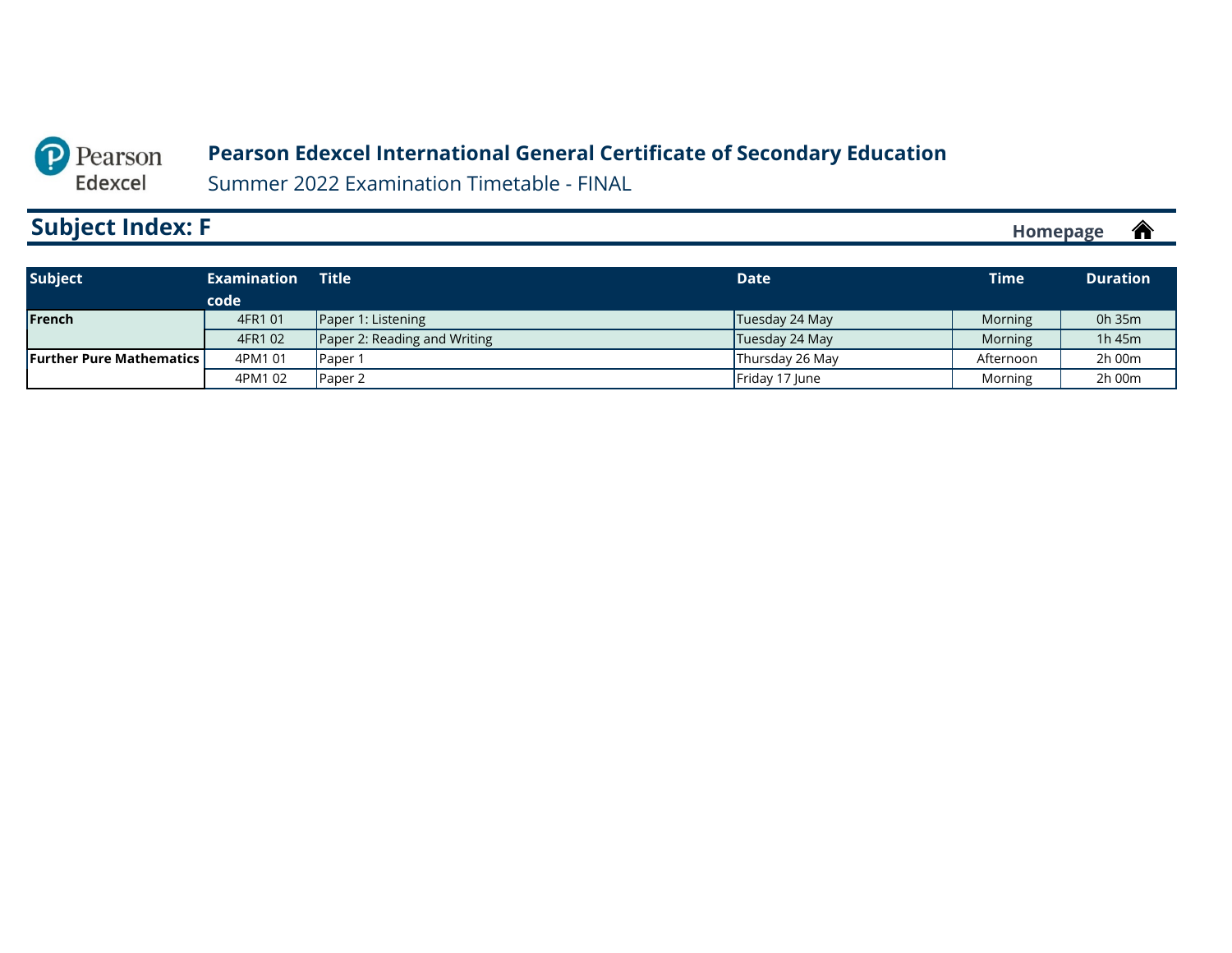#### **Pearson Edexcel International General Certificate of Secondary Education**

Summer 2022 Examination Timetable - FINAL

# <span id="page-14-0"></span>**Subject Index: G**

| <b>Subject</b>                | <b>Examination</b> | <b>Title</b>                          | <b>Date</b>       | <b>Time</b> | <b>Duration</b> |
|-------------------------------|--------------------|---------------------------------------|-------------------|-------------|-----------------|
|                               | code               |                                       |                   |             |                 |
| Geography                     | 4GE1 01            | Paper 1: Physical geography           | Monday 23 May     | Morning     | 1h 10m          |
|                               | 4GE1 02            | Paper 2: Human geography              | Tuesday 07 June   | Afternoon   | 1h 45m          |
| <b>Serman</b>                 | 4GN1 01            | Paper 1: Listening                    | Wednesday 18 May  | Afternoon   | 0h 35m          |
|                               | 4GN102             | Paper 2: Reading and Writing          | Wednesday 18 May  | Afternoon   | 1h 45m          |
| <b>Global Citizenship</b>     | 4GL1 01            | Paper 1                               | Monday 23 May     | Afternoon   | $2h$ 30 $m$     |
| <b>Greek (First Language)</b> | 4GK101             | Paper 1: Reading, Summary and Grammar | Wednesday 01 June | Afternoon   | 2h 15m          |
|                               | 4GK102             | Paper 2: Writing                      | Wednesday 15 June | Afternoon   | 1h 30m          |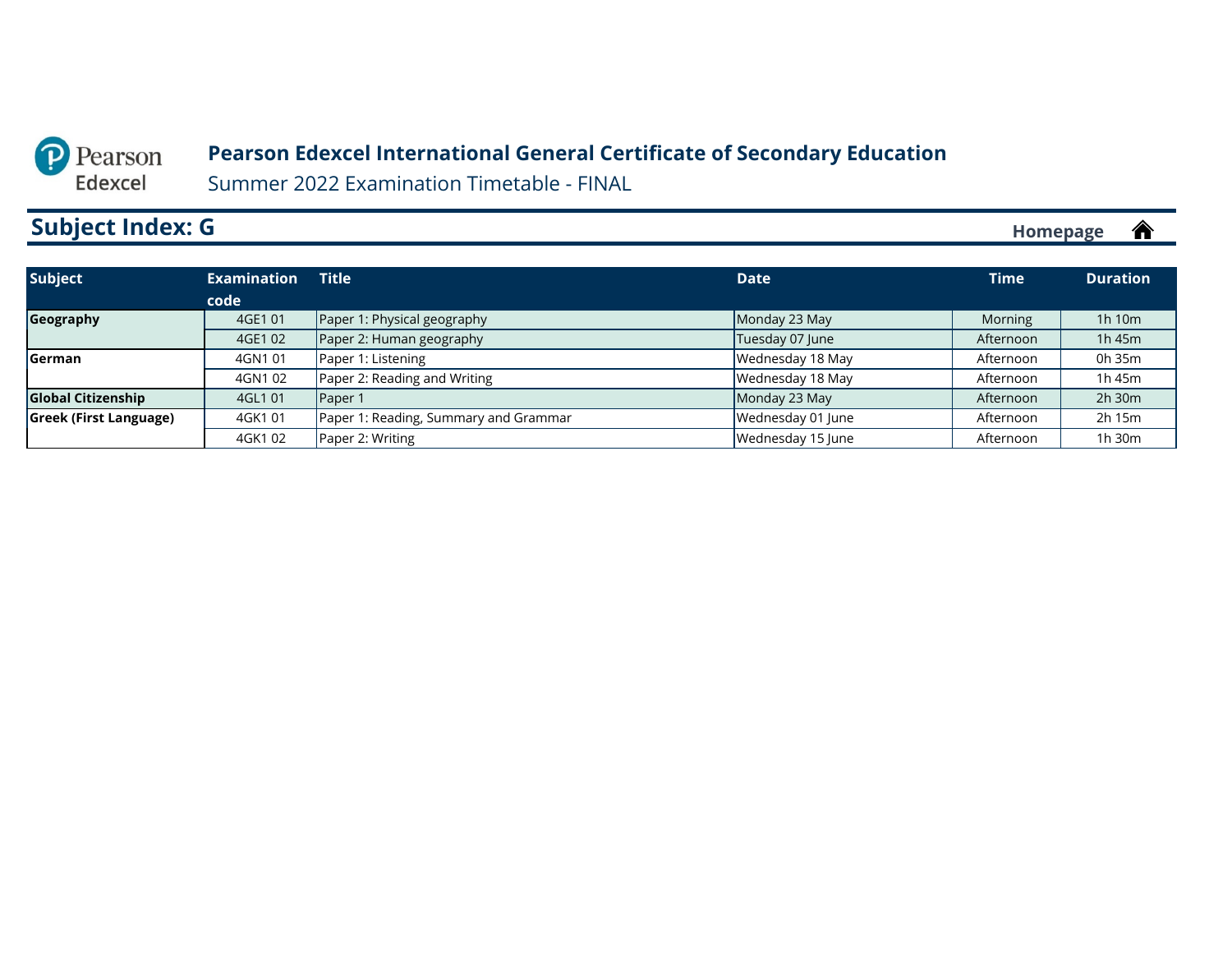#### **Pearson Edexcel International General Certificate of Secondary Education**

Summer 2022 Examination Timetable - FINAL

# <span id="page-15-0"></span>**Subject Index: H**

| <b>Subject</b>       | <b>Examination</b> | <b>Title</b>                               | <b>Date</b>      | <b>Time</b> | <b>Duration</b> |
|----------------------|--------------------|--------------------------------------------|------------------|-------------|-----------------|
|                      | code               |                                            |                  |             |                 |
| <b>History</b>       | 4HI1 1A            | Paper 1: Depth Studies A                   | Thursday 19 May  | Morning     | 1h 30m          |
|                      | 4HI1 1B            | Paper 1: Depth Studies B                   | Thursday 19 May  | Morning     | 0h 45m          |
|                      | 4HI1 2A            | Paper 2: Investigation                     | Thursday 09 June | Morning     | 0h 45m          |
|                      | 4HI1 2B            | Paper 2: Investigation and Breadth Studies | Thursday 09 June | Morning     | 1h 30m          |
| <b>Human Biology</b> | 4HB101             | Paper 01                                   | Tuesday 17 May   | Afternoon   | 1h 45m          |
|                      | 4HB102             | Paper 02                                   | Monday 06 June   | Afternoon   | 1h 45m          |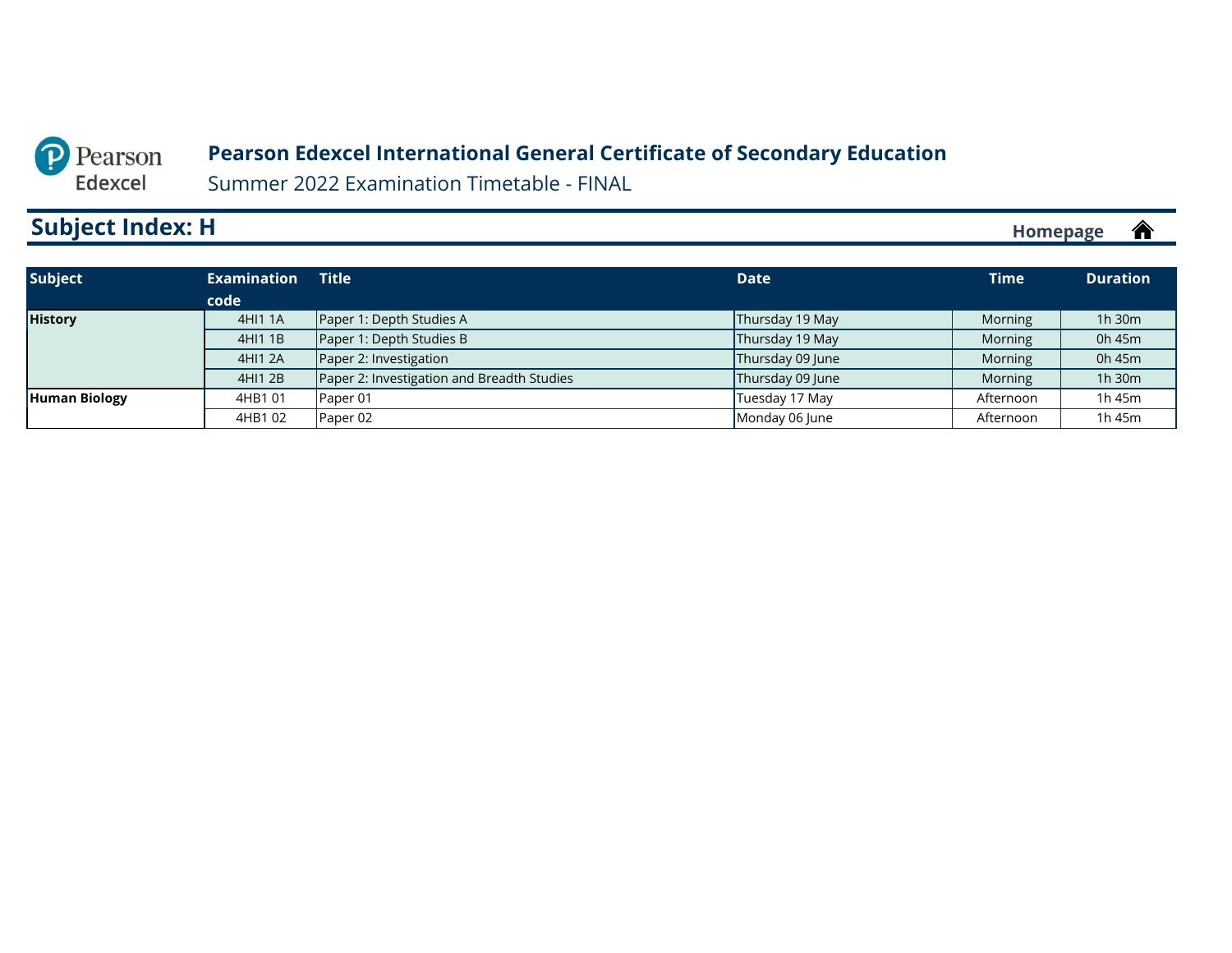### **Pearson Edexcel International General Certificate of Secondary Education**

Summer 2022 Examination Timetable - FINAL

# <span id="page-16-0"></span>**Subject Index: I**

| <b>Subject</b>                                                     | <b>Examination</b><br>code | <b>Title</b>             | <b>Date</b>      | <b>Time</b> | <b>Duration</b> |
|--------------------------------------------------------------------|----------------------------|--------------------------|------------------|-------------|-----------------|
| <b>Information And</b><br><b>Communication</b><br>Technology (ICT) | 4IT1 01                    | Paper 1: Written Paper   | Monday 16 May    | Afternoon   | 1h 30m          |
|                                                                    | 4IT1 02                    | Paper 2: Practical Exam  | Monday 23 May    | Window      | 3h 00m          |
|                                                                    | 4IT1 02                    | Paper 2: Practical Exam  | Tuesday 24 May   | Window      | 3h 00m          |
|                                                                    | 4IT1 02                    | Paper 2: Practical Exam  | Wednesday 25 May | Window      | 3h 00m          |
|                                                                    | 4IT1 02                    | Paper 2: Practical Exam  | Thursday 26 May  | Window      | 3h 00m          |
|                                                                    | 4IT1 02                    | Paper 2: Practical Exam  | Friday 27 May    | Window      | 3h 00m          |
| <b>Islamic Studies</b>                                             | 4IS1 01                    | Paper 1: Islamic Studies | Monday 30 May    | Morning     | 2h 30m          |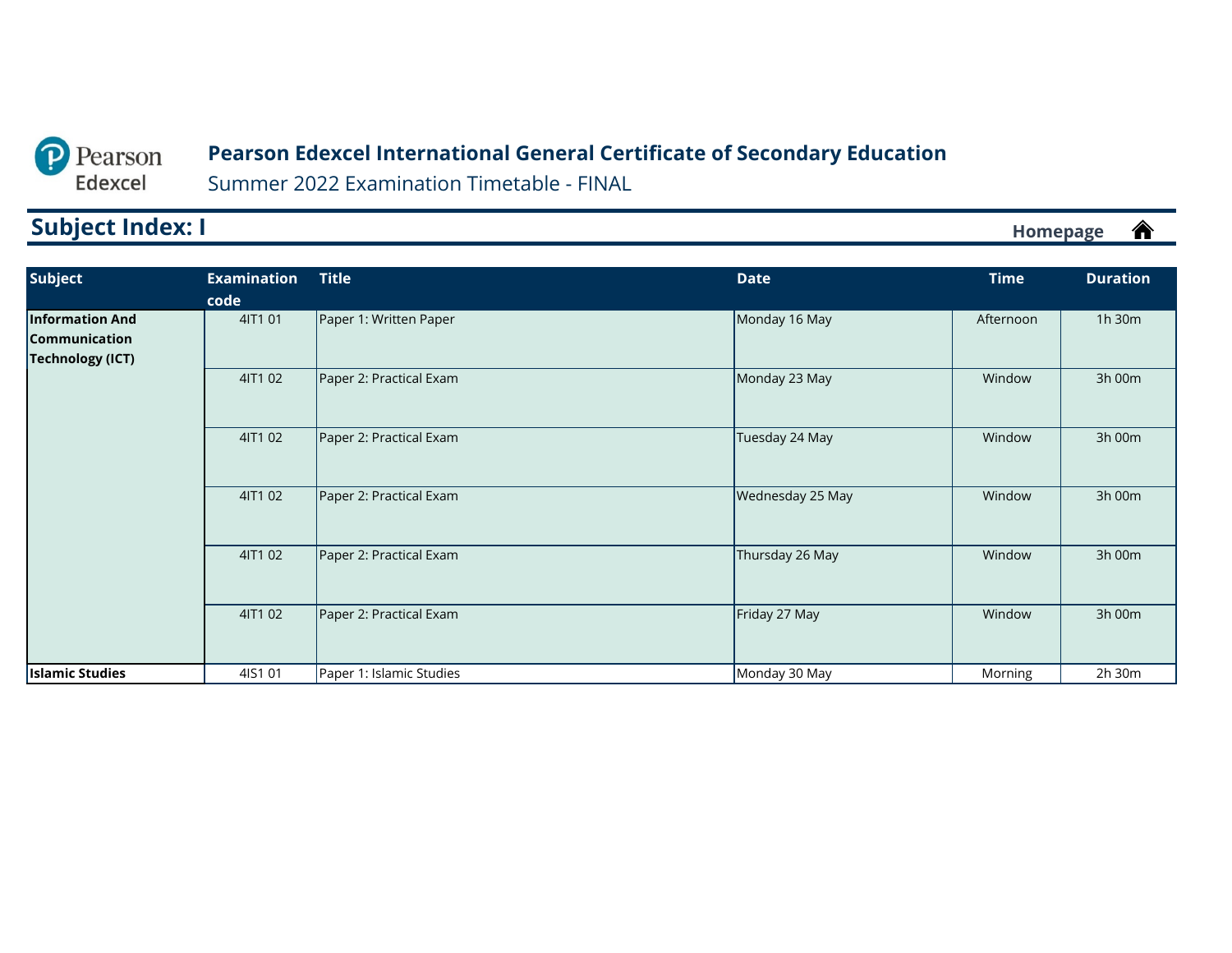#### **Pearson Edexcel International General Certificate of Secondary Education**

Summer 2022 Examination Timetable - FINAL

# <span id="page-17-0"></span>**Subject Index: M**

| <b>Subject</b>       | <b>Examination</b> | <b>Title</b>             | <b>Date</b>     | <b>Time</b> | <b>Duration</b> |
|----------------------|--------------------|--------------------------|-----------------|-------------|-----------------|
|                      | code               |                          |                 |             |                 |
| <b>Mathematics A</b> | 4MA1 1F            | Paper 1F Foundation Tier | Friday 20 May   | Morning     | 2h 00m          |
|                      | 4MA1 1H            | Paper 1H Higher Tier     | Friday 20 May   | Morning     | 2h 00m          |
|                      | 4MA1 2F            | Paper 2F Foundation Tier | Tuesday 07 June | Morning     | 2h 00m          |
|                      | 4MA1 2H            | Paper 2H Higher Tier     | Tuesday 07 June | Morning     | 2h 00m          |
| <b>Mathematics B</b> | 4MB101             | Paper 1                  | Friday 20 May   | Morning     | 1h 30m          |
|                      | 4MB102             | Paper 2                  | Tuesday 07 June | Morning     | 2h 30m          |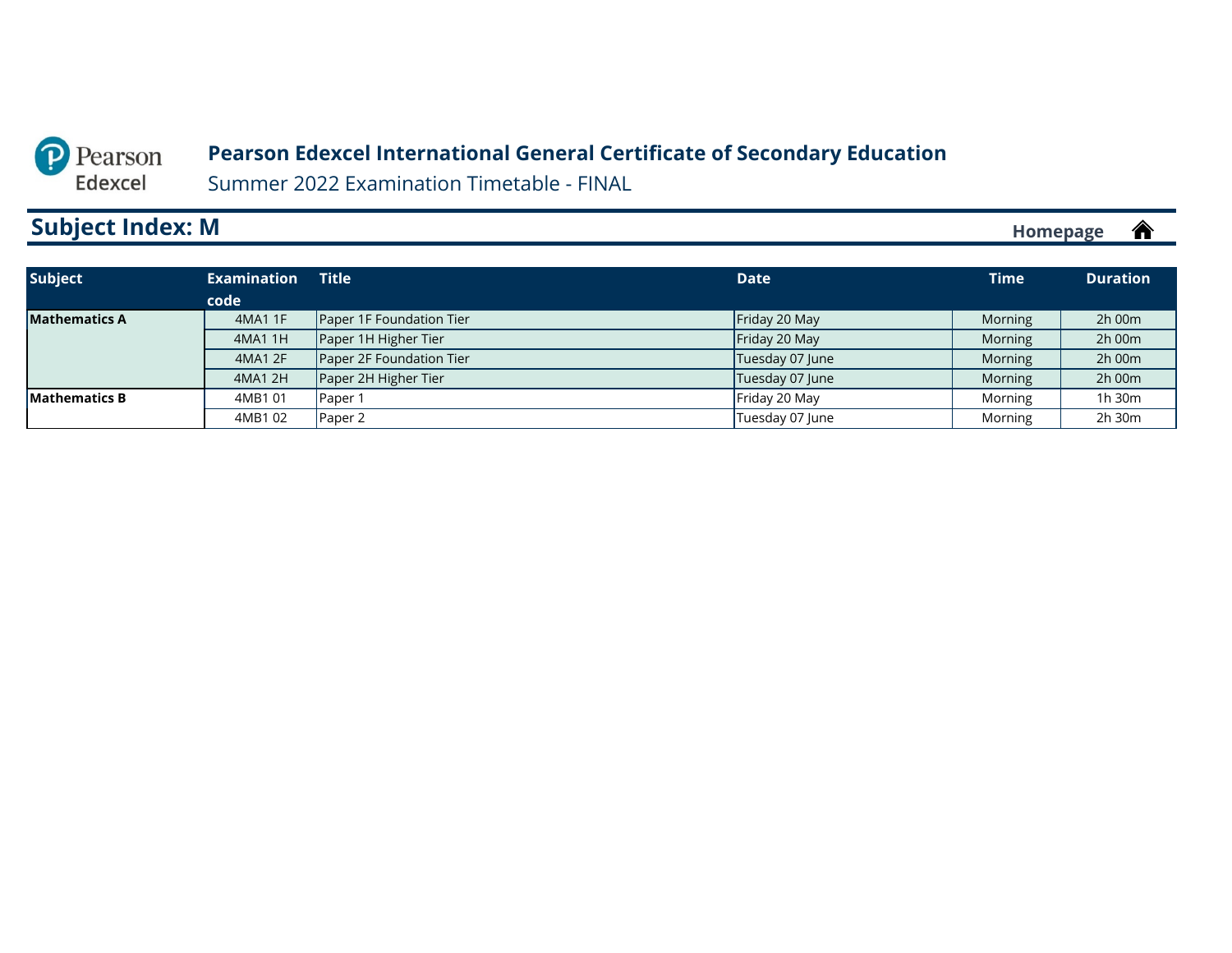#### **Pearson Edexcel International General Certificate of Secondary Education**

Summer 2022 Examination Timetable - FINAL

# <span id="page-18-0"></span>**Subject Index: P**

| <b>Subject</b>          | Examination | <b>Title</b>                                           | <b>Date</b>       | <b>Time</b> | <b>Duration</b> |
|-------------------------|-------------|--------------------------------------------------------|-------------------|-------------|-----------------|
|                         | code        |                                                        |                   |             |                 |
| <b>Pakistan Studies</b> | 4PA1 01     | Paper 1: History and culture of Pakistan               | Wednesday 01 June | Morning     | $1h$ 30 $m$     |
|                         | 4PA1 02     | Paper 2: The landscape, people and economy of Pakistan | Monday 13 June    | Afternoon   | 1h 30m          |
| <b>Physics</b>          | 4PH1 1P     | Paper: 1P                                              | Thursday 09 June  | Afternoon   | 2h 00m          |
|                         | 4PH1 2P     | Paper: 2P                                              | Thursday 23 June  | Morning     | 1h 15m          |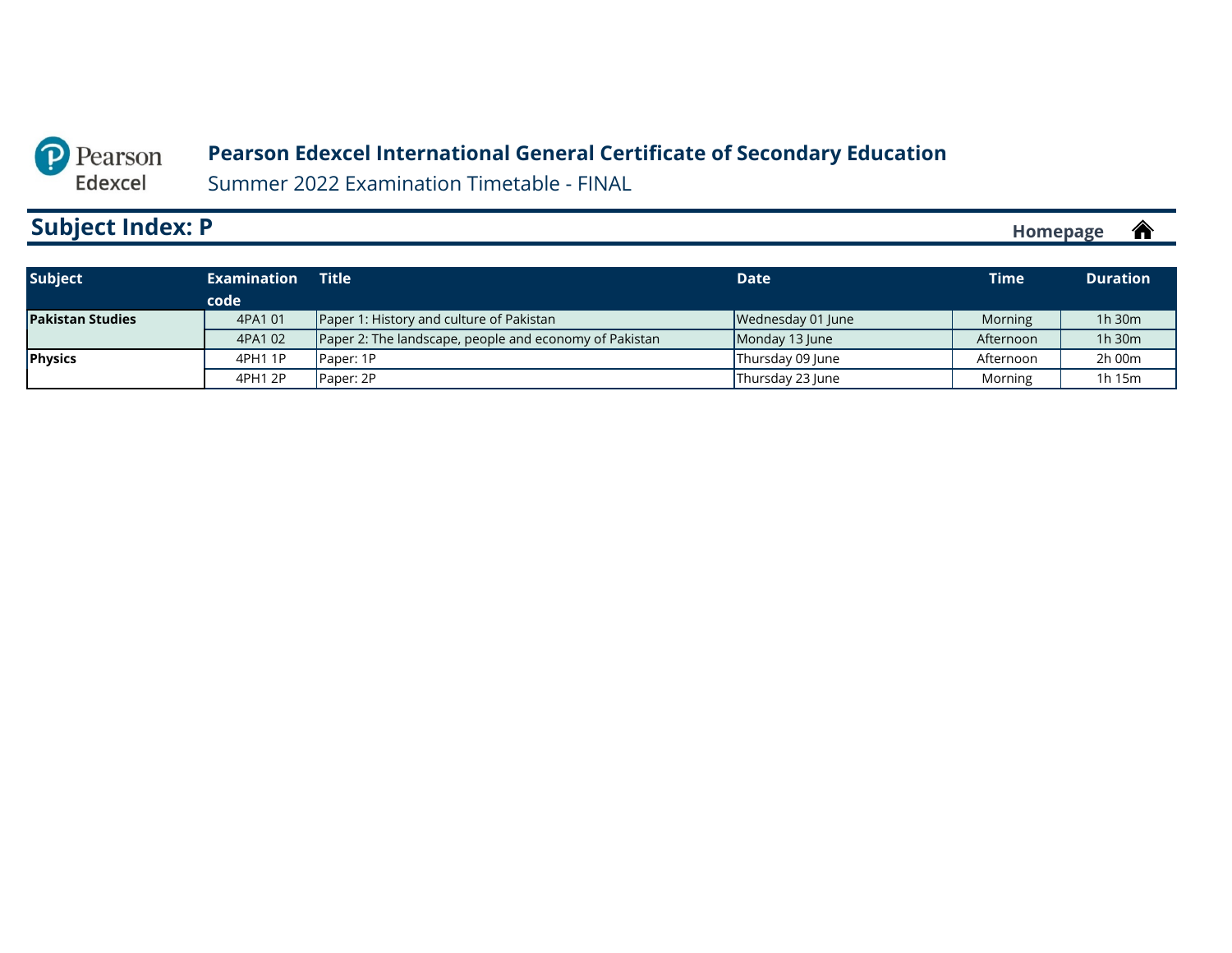#### **Pearson Edexcel International General Certificate of Secondary Education**

Summer 2022 Examination Timetable - FINAL

# <span id="page-19-0"></span>**Subject Index: R**

| <b>Subject</b>           | <b>Examination</b><br>code | <b>Title</b>                            | Date              | <b>Time</b> | <b>Duration</b> |
|--------------------------|----------------------------|-----------------------------------------|-------------------|-------------|-----------------|
| <b>Religious Studies</b> | 4RS1 01                    | <b>Paper 1: Beliefs and Values</b>      | Monday 16 May     | Morning     | 1h 45m          |
|                          | 4RS1 02                    | <b>Paper 2: The Religious Community</b> | Wednesday 08 June | Afternoon   | 1h 30m          |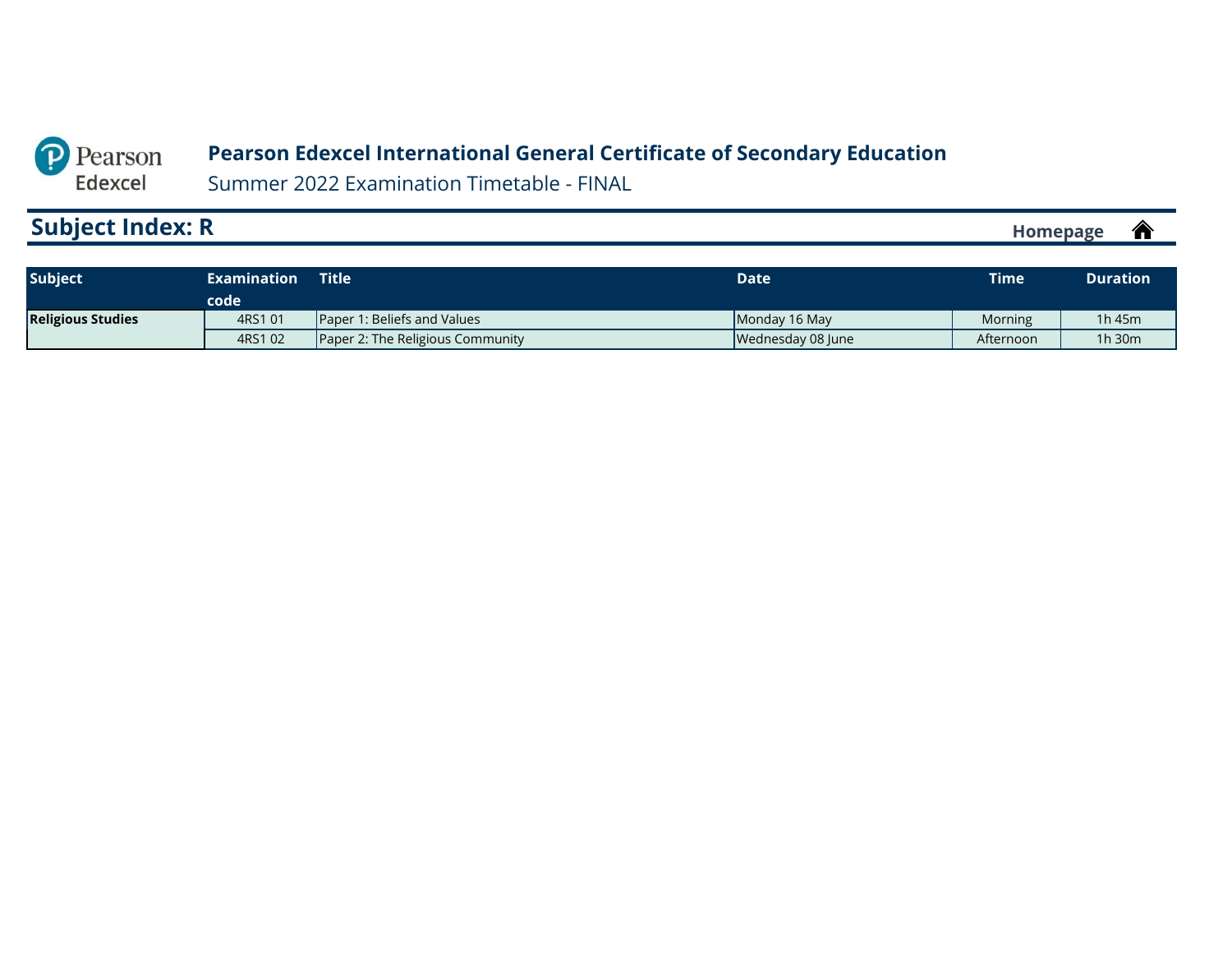#### **Pearson Edexcel International General Certificate of Secondary Education**

Summer 2022 Examination Timetable - FINAL

# <span id="page-20-0"></span>**Subject Index: S**

| <b>Subject</b>         | <b>Examination</b> | <b>Title</b>                              | <b>Date</b>       | <b>Time</b> | <b>Duration</b> |
|------------------------|--------------------|-------------------------------------------|-------------------|-------------|-----------------|
|                        | code               |                                           |                   |             |                 |
| Science (Double Award) | 4SD0 1B            | Paper: 1B                                 | Tuesday 17 May    | Morning     | $2h$ 00 $m$     |
|                        | 4SD0 1C            | Paper: 1C                                 | Friday 27 May     | Morning     | 2h 00m          |
|                        | 4SD0 1P            | Paper: 1P                                 | Thursday 09 June  | Afternoon   | 2h 00m          |
| Science (Single Award) | 4SS0 1B            | Paper: 1B                                 | Wednesday 15 June | Morning     | 1h 10m          |
|                        | 4SS0 1C            | Paper: 1C                                 | Monday 20 June    | Morning     | 1h 10m          |
|                        | 4SS0 1P            | Paper: 1P                                 | Thursday 23 June  | Morning     | 1h 10m          |
| Sinhala                | 4SI1 01            | Paper 1: Reading, Writing and Translation | Friday 17 June    | Afternoon   | $2h$ 30 $m$     |
| Spanish                | 4SP1 01            | Paper 1: Listening                        | Thursday 26 May   | Morning     | 0h 35m          |
|                        | 4SP1 02            | Paper 2: Reading and Writing              | Thursday 26 May   | Morning     | 1h 45m          |
| <b>Swahili</b>         | 4SW1 01            | Paper 1: Reading, Writing and Translation | Wednesday 01 June | Afternoon   | 2h 15m          |
|                        | 4SW1 02            | Paper 2: Listening                        | Wednesday 01 June | Afternoon   | 0h 35m          |